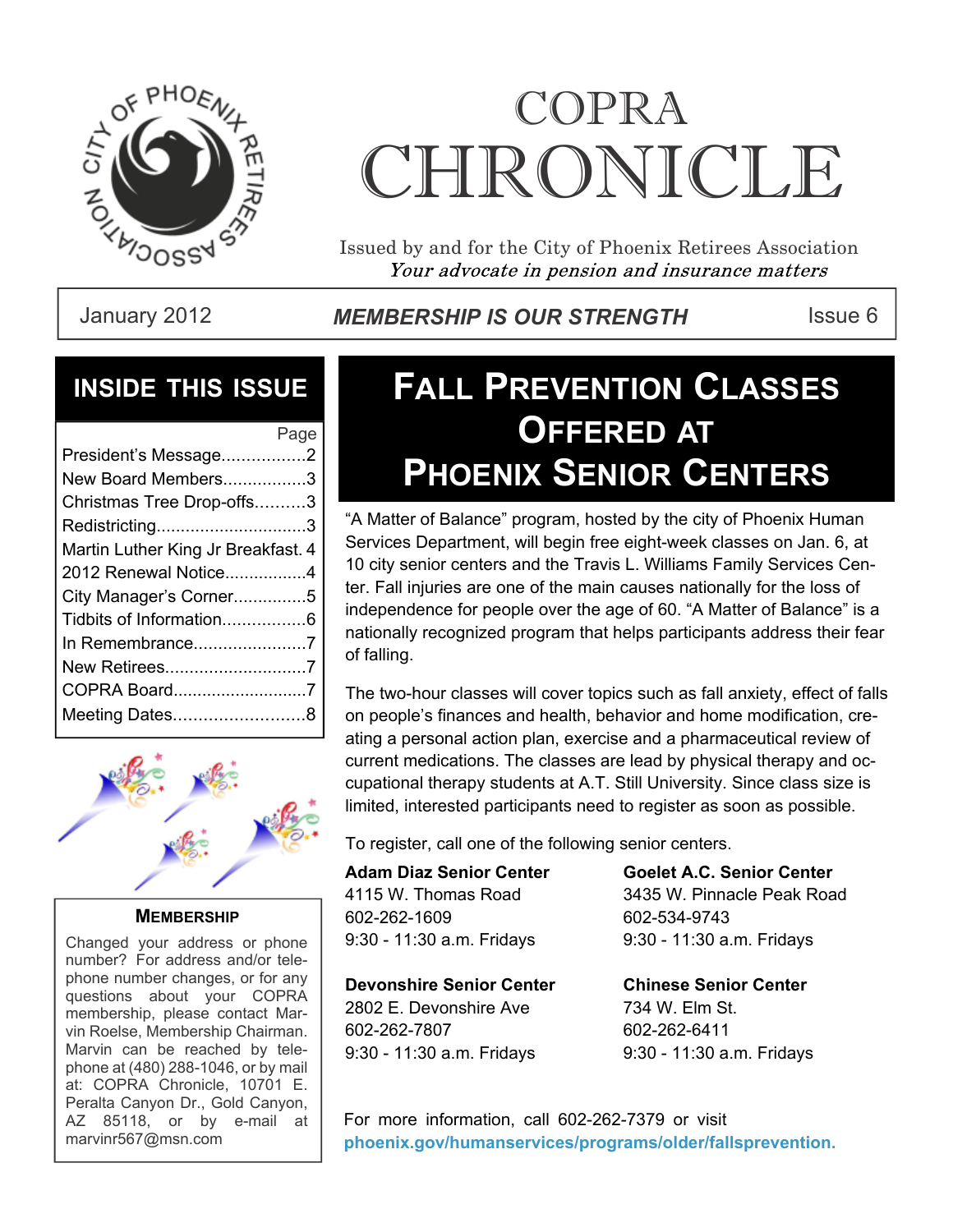# PRESIDENT'S MESSAGE



January 2012 has finally arrived bringing a new year hopefully full of opportunities for us all. I hope that everyone had a great holiday season and enjoyed New Years Eve with family and friends fully charged for 2012. COPRA will be kicking off the new year with our first board meeting on January 12 where we will begin setting the calendar of events, elect board officers, and move forward with all the various committee assignments.

December brought to a close the work of the Pension Reform Task Force which conducted its final meeting on December 6. Once again a big thank you to the many retirees who took the time to attend this final meeting and provide their support for the current city employees. A final report is being prepared with various recommendations that are summarized below. As I reported last month, the work of the committee was

difficult recognizing the complexities of the Pension System and the challenges that were in front of the Task Force. The final recommendations that have been made will impact both current employees and new hires but they also attempt to preserve the foundations of a good retirement system that has served the City and its employees well for many years. We also should understand that the recommendations are just that, a set of suggestions that the Council can agree with and move forward to the voters of Phoenix as documented, or they may once again be subject to further discussions and possible changes by the City Council before being presented to the voters for consideration.

The Pension Reform Task Force recommendations that were agreed to at the final meeting on December 6, 2011 were as follows:

### **New Hires Only**

- 1. Modify retirement eligibility.
	- Eliminate Rule of 80 and other current age/time worked retirement provisions
	- Establish Normal Retirement Age of 63 with a minimum of 10 years of service
	- $\blacksquare$ Establish an Early Retirement Age of at least 55 with 10 years of service
	- Early Retirement benefit amount would be actuarially reduced from Age 63
- 2. Change the pension multiplier to a graduated multiplier based on years of service. These are cumulative multipliers applying to all prior years of service.
	- Up to 14.99 years of service: 1.85%
	- 15-19.99 years of service: 1.90%  $\blacksquare$
	- $\blacksquare$ 20-24.99 years of service: 1.95%
	- 25-29.99 years of service: 2.00%
	- 30 or more years of service: 2.10%
- 3. Vacation and sick leave payments made at retirement cannot be used in pension final average compensation.
- 4. Final Average Compensation for pension calculations will exclude travel, communications and technical allowances.
- 5. Time of service calculations shall reflect actual service time with 20 days of service required before a month of service is credited and 240 days of service required before a year of service is credited.
- 6. Minimum Pension: Terminate any existing minimum pension requirements.

### **New Hires and Existing Employees**

Institute a floating contribution rate for all new and existing employees with no grandfathered group. The actuarially determined rate shall be split evenly between employees and the city as determined officially each year. The city/employee rate will vary as the determined rate varies, but will be split evenly.

The new rate would be implemented immediately for NEW employees and would be phased-in for EXISTING employees beginning with the effective date, with the employee rate rising no more than 2% of salary per year until it reaches the equal split amount.

A very Happy New Year to you all! Jack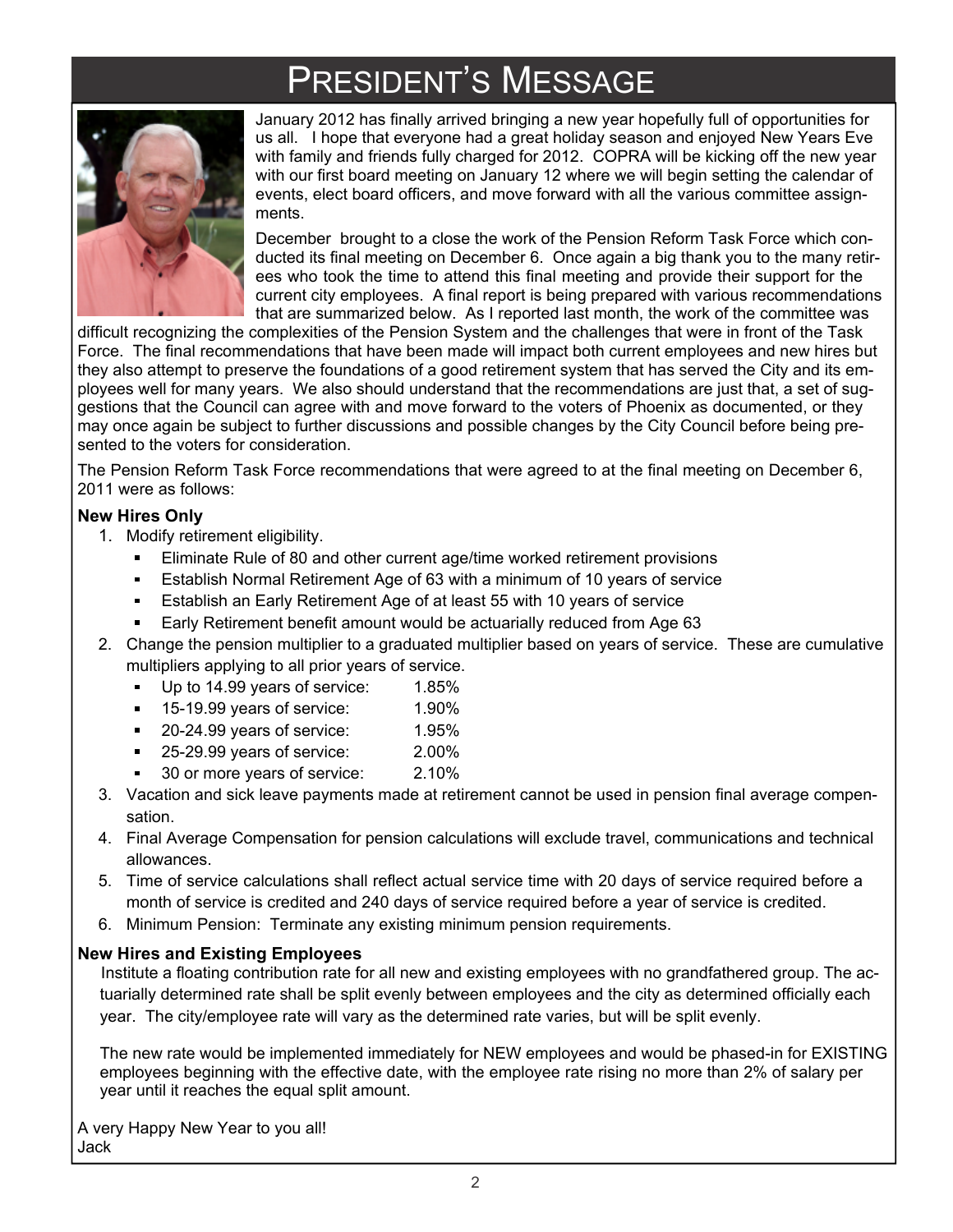# **NEW BOARD MEMBERS**

**Welcome New Board Members:** There are several new members on the board who were elected at our Annual Meeting in December. We welcome Cathy Gleason and Robert Salemi to our board, joining returning members re-elected and ready to take on the challenges ahead. Sheryl Jeremiah who was also elected at the December meeting has regretfully had to resign. The Board will be deciding in upcoming meetings what to do with this open position.

### **CHRISTMAS TREE DROP-OFFS**

The city of Phoenix Public Works and Parks departments have partnered again this year with A to Z Equipment Rental & Sales to offer free drop-off locations for cut Christmas trees, Dec. 26 to Jan. 8. Trees will be recycled and turned into mulch for city parks and other uses. Trees must be free of all decorations, tree stands, nails and metal stakes. Trees may only be left at the specified parking lot site within the park, sunrise to sunset. Sites accept single trees from Phoenix residents only. For multiple tree loads, please call 602-262-7251.

Christmas tree drop-off locations, by area:

North Phoenix: Deer Valley Park, Utopia Road and 19th Avenue; Paradise Valley Park, 40th Street, south of Union Hills Drive; Sereno Park, Sweetwater Avenue and 56th Street; Cactus Park, 3800 W. Cactus Road.; Mountain View Park, Peoria and Seventh Avenues.

Central, West, East Phoenix: Marivue Park, Osborn Road and 59th Avenue; Washington Park, Maryland and 23rd Avenues; Madison Park, Glenrosa Avenue and 16th Street; Los Olivos Park, Devonshire Avenue and 28th Street; Desert West Park, Encanto Boulevard and 67th Avenue.

South Phoenix: El Reposo Park, Alta Vista Road and Seventh Street; Mountain Vista Park, 50th Street, north of Ray Road; Cesar Chavez Park, 35th Avenue and Baseline Road; Desert Foothills Park, Desert Foothills and Chandler Boulevard.

Trees may be dropped off at A to Z Equipment Rental & Sales, 15634 N. 32nd St. or 4050 E. Indian School Road, 9 a.m. to 4 p.m., Dec. 26 to Jan. 7 (except Dec. 31 where trees will be accepted 9 a.m. to noon. Stores will be closed on New Year's Day). Trees also may be dropped off at the "I Recycle Phoenix Festival," 8 a.m. to 2 p.m. Friday, Dec. 30, Seventh Avenue and Camelback Road. For more information on reducing, reusing and recycling, call 602-262-7251 or visit phoenix.gov/publicworks.

**The city's residential recycling program does not accept the following holiday related materials:**

- Plastic or foil wrapping paper
- Ribbons/bows/yarn
- Foil-embossed greeting cards
- Plastic bubble wrap and foam packing materials
- Confetti
- Strings of lights
- Light bulbs

# **REDISTRICTING WEB PAGE**

**Redistricting -** City Clerk staff is working with staff in Public Information and Information Technology to create the redistricting information web page. The redistricting page is on schedule to be posted about January 10, before the public hearings begin in late January.

- Christmas trees (artificial or real)
- Holiday decorations
- Electrical extension cords
- Paper cups
- Candles
- "Film" plastic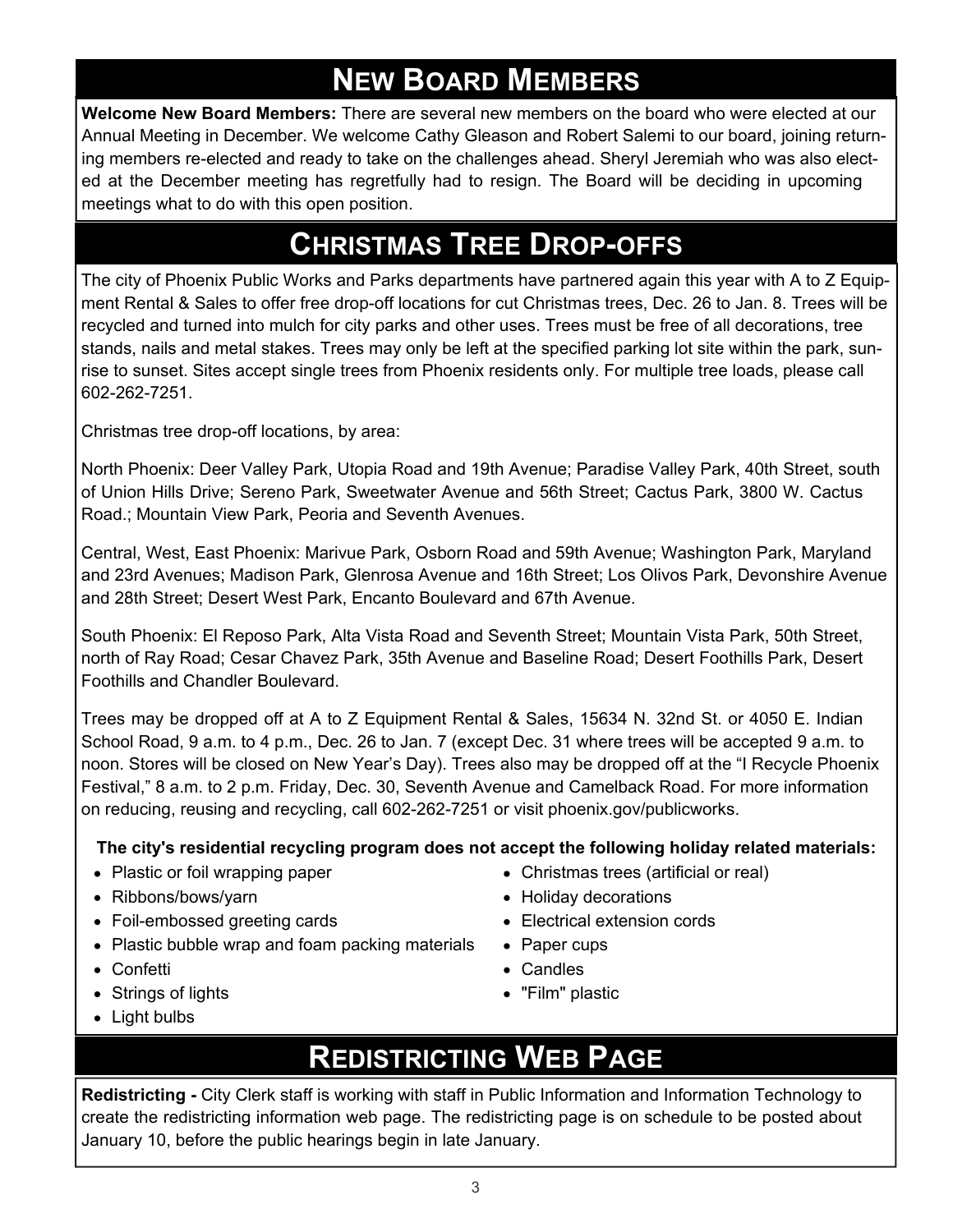# **MARTIN LUTHER KING JR BREAKFAST**

Celebrate the Dr. Martin Luther King Jr. holiday at the 26th annual MLK Awards Breakfast, "Stand Up for Justice," 7 to 9:30 a.m. Friday, Jan. 13, at the Sheraton Phoenix Downtown Hotel, 340 N. Third St. Doors open at 6:30 a.m. The event recognizes one winner for the Calvin C. Goode Lifetime Achievement Award and six individuals for the Dr. Martin Luther King Jr. Living the Dream Award, who have made Phoenix a better place to live through a lifelong commitment to creating a compassionate and socially just society.

The Calvin C. Goode Lifetime Achievement award will be presented to Dr. Gene C. Blue, president and chief executive officer of Arizona Opportunities Industrialization Center (Arizona OIC). The award recognizes an exceptional individual who has made Phoenix a better place through a lifelong dedication to promoting social and economic justice, defending civil rights and enhancing the dignity of all people. The award is named for former Phoenix City Councilman Calvin C. Goode, who worked to ensure these rights for all residents during his 22-year tenure on the council.

The six Dr. Martin Luther King Jr. Living the Dream awardees include: Dr. Madeline Adelman, associate professor, Justice and Social Inquiry, Arizona State University; Dr. Donald Campbell, retired, Arizona State University; Dr. Wil Counts, professor emeritus, Gateway Community College and pharmacist, PharMerica; Adam Lopez Falk, governing board member, Alhambra Elementary School District #68; Dr. Carnella Hardin, business faculty emeritus, Glendale Community College; and Jerry Oliver II, detective, city of Phoenix Police Department.

The event is sponsored by the Arizona Dr. Martin Luther King Jr. Celebration Committee and supported by the Phoenix Human Relations Commission. The awards breakfast is one event in a series of activities throughout the month of January to celebrate the legacy of Dr. Martin Luther King Jr.

Cost for the event is \$65 per person or \$650 for a table of 10. The reservation deadline is 4 p.m. Jan. 6. To receive a reservation form and/or obtain additional information on this or other Dr. King events in January, call 602-254-5081.

#### ৻ৡ৽ঽ৽৻ঌ ৻ৡ৽ৼ৽৻ঌ **MEMBERSHIP IS OUR STRENGTH**

#### **HAPPY NEW YEAR!!! TIME TO RENEW YOUR COPRA MEMBERSHIP DUES FOR 2012**

### **Please check the mailing label on this Chronicle for the "Dues Paid Thru:" year. If the "Dues Paid Thru:" year is "2011", you should renew your COPRA membership now!**

If you receive the COPRA Chronicle by email which doesn't have a mailing label, you should have received an email in December advising you of the status of your COPRA membership.

As a retiree, it is important that you stay abreast of events happening in the City that may have an impact on your benefits and the retirement fund. Please renew your membership today. As our motto says, "Membership is Our Strength."

COPRA membership dues are \$10.00 annually. The dues special is still available so if you pay dues for 4 years (\$40.00), you get credit for 5 years. To renew your COPRA membership, send a check payable to "COPRA" to the following address:

### **COPRA**

 % Marvin Roelse 10701 East Peralta Canyon Drive Gold Canyon, AZ 85118-5130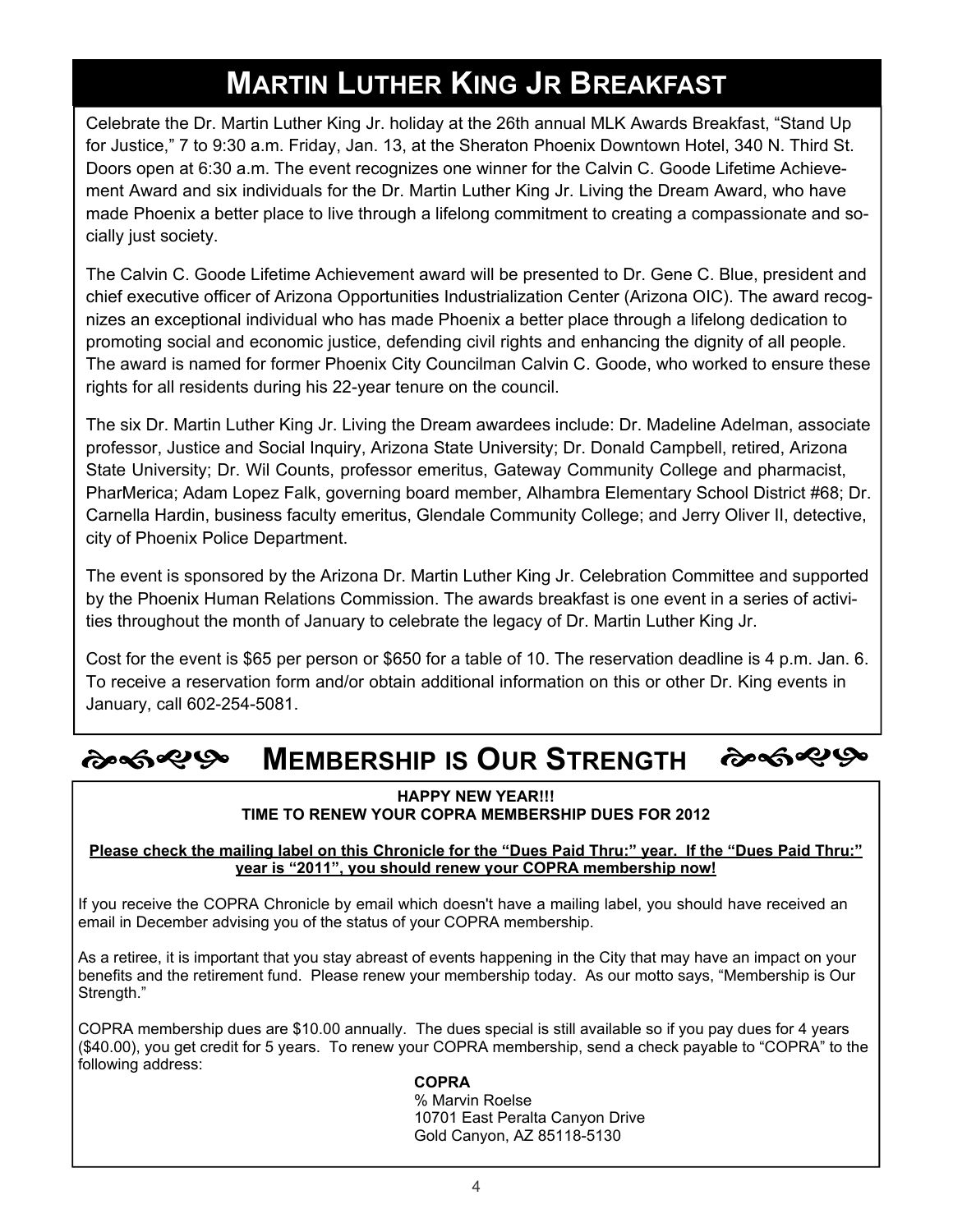# **CITY MANAGER'S CORNER**

A common misconception about retirees is that they don't understand or use social media. Nothing could be further from the truth. I've seen studies that indicate almost 28 million people over 55 participate in social networking.

City of Phoenix retirees are especially tech-savvy, using email, Google, Yahoo, Facebook, and YouTube to stay connected. You'll be glad to know that the city has increased its use of social media to communicate with residents, regardless of their age.

I know many of you regularly check our Facebook page, where you can find news, photos and videos about city events. By "liking" us at facebook.com/cityofphoenix, residents can get up-to-the-minute infor-



mation about the city. Several city departments, including Phoenix Public Library, Parks and Recreation and Aviation, also have their own Facebook pages.

Just about every city department has a Twitter account, making it easy to get updates about what's going on in city departments. Visit phoenix.gov/socialmedia for a list.

And, thousands of residents subscribe to city list serves to receive emails about news releases, weekly job announcements, transit updates, City Council agendas and more. To subscribe to a particular list, visit *phoenix.gov/subscribe.* 

Technology also has changed the way residents view PHX11 or report problems in their neighborhoods. You no longer need a TV to enjoy PHX11, the city's news and information station, because programs are available online, live and on demand, at phoenix.gov/11.

Got a smart phone? If so, there's a free application that allows residents to point, click and send photos of graffiti, over-height weeds, abandoned shopping carts and other blight violations to the city's Neighborhood Services Department. Phoenix was the first city in the nation to offer this application.

I've noticed that more departments are using QR codes, those little black-and-white square images that recently started popping up on everything from magazine ads to soap bottles.





Quick Response (QR) codes are two-dimensional barcodes that store large amounts of data. The combination of smart phones and QR codes created a powerful new way for people to get information at the click of a button. City departments are using the technology in innovative ways to enhance customer service:

Aviation's Sky Harbor Airport uses the codes on comment cards to make it easier for travelers to provide feedback; bus-stop signage so travelers can receive a reminder about where they parked; and staff shirts inviting people to view the airport's new mobile website.

 *(Continued on page 6)*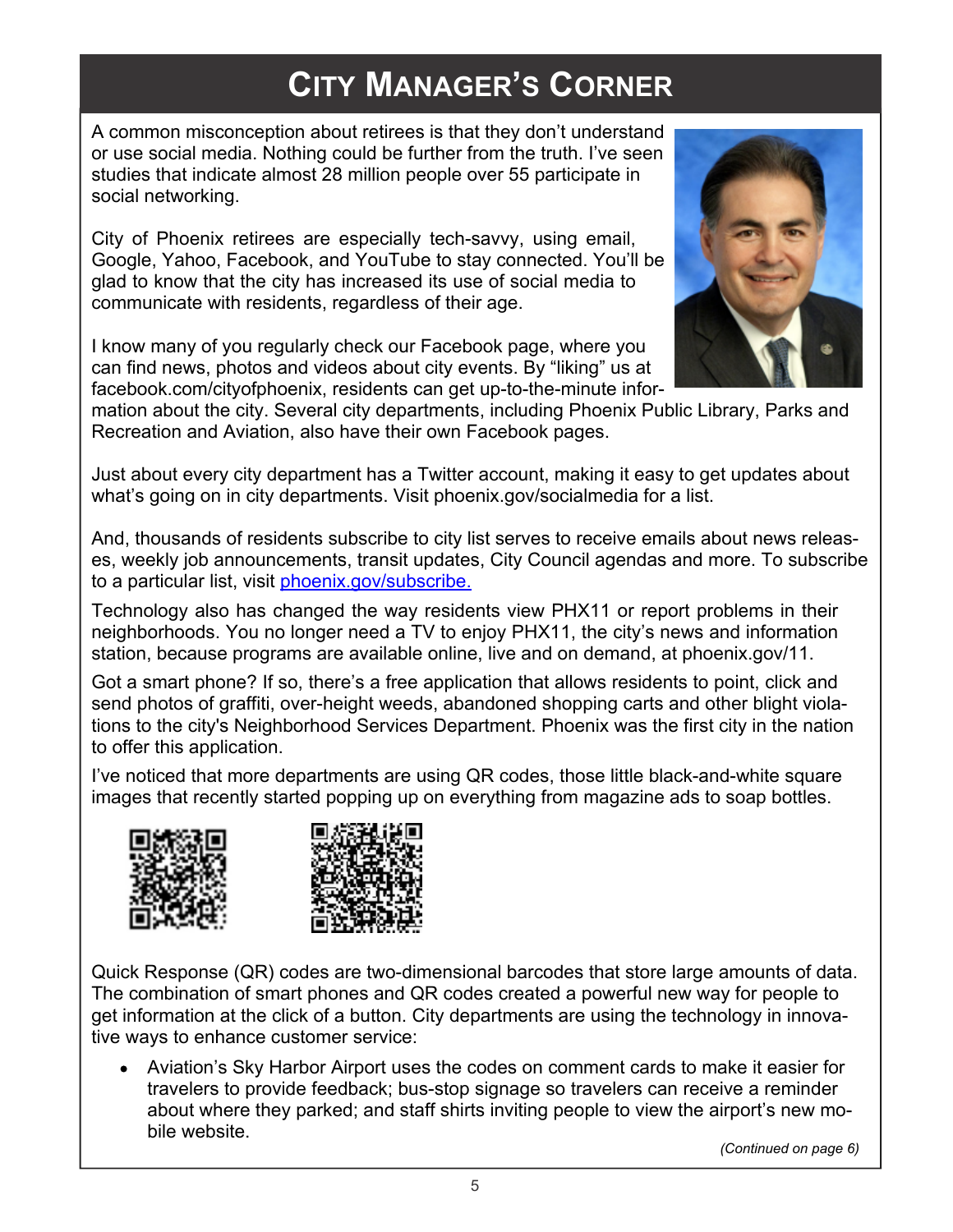# **CITY MANAGER'S CORNER (CONTINUED)**

### *(Continued from page 5)*

- Parks and Recreation places QR codes on park signs that invite visitors to take a "Park Quality Survey" on phoenix.gov.
- The Phoenix Convention Center prints codes on business cards that are given to visiting clients. This provides a streamlined and time-saving way for customers to easily download and store contact information on their smart phones.
- At Phoenix Public Library, QR codes on posters promote library programs and point to calendar listings on the library's mobile website.
- Planning and Development's Historic Preservation Office printed the codes on postcards to promote "Midcentury Marvels: Commercial Architecture of Phoenix, 1945-1975." The code goes to an order form on phoenix.gov that allows customers to order and pay for the book online.
- Public Works places the codes on posters and signage that point to recycling and household hazardous materials information on phoenix.gov.

Quick Response codes support the city's overall innovation, efficiency and sustainability goals because they represent a more efficient use of resources and reduce the amount of paper and ink associated with printed materials.

Don't let the emphasis on social media discourage you from picking up the phone and calling the city if you have a problem or suggestion.

As of this writing, plans are under way for the Mayor and City Council inauguration ceremony at 10 a.m. Tuesday, Jan. 3, at the historic Orpheum Theatre. Mayor-elect Greg Stanton, Vice Mayor Thelda Williams and Council members William Gates, Daniel Valenzuela and Michael Nowakowski will be inaugurated for four-year terms. This will be the first term for both Mayorelect Stanton and Councilman-elect Valenzuela from District 5.

Phoenix residents can watch the event live on Cox Cable Channel 11 or on phoenix.gov/11.

I know I speak for all city employees when I say we are looking forward to working with the Mayor and the Council to make Phoenix the best city in the world.

# **TIDBITS OF INFORMATION**

Consider itemizing deductions after age 65 if your medical expenses, including Medicare premiums, are more than 7.5% of adjusted gross income. Many seniors simply claim the standard deduction because they pay little or no mortgage interest and do not pay much in state and local income property taxes. But medical deductions cover more expenses than many seniors realize. Premiums for Medicare Part B, Medicare Part D for prescriptions drugs and Medicare Advantage policies count as medical expenses. So do premiums for Medigap policies and, within limits, qualified long-term-care insurance. Out-of-pocket copayments, deductibles, and dental and vision costs also count.

 *SmartMoney.com*

Experts are available to answer questions online at www.FoodSafety.gov for: Food recalls and alerts, roasting times and temperatures, proper storage, power-failure strategies, food poisoning symptoms and treatments.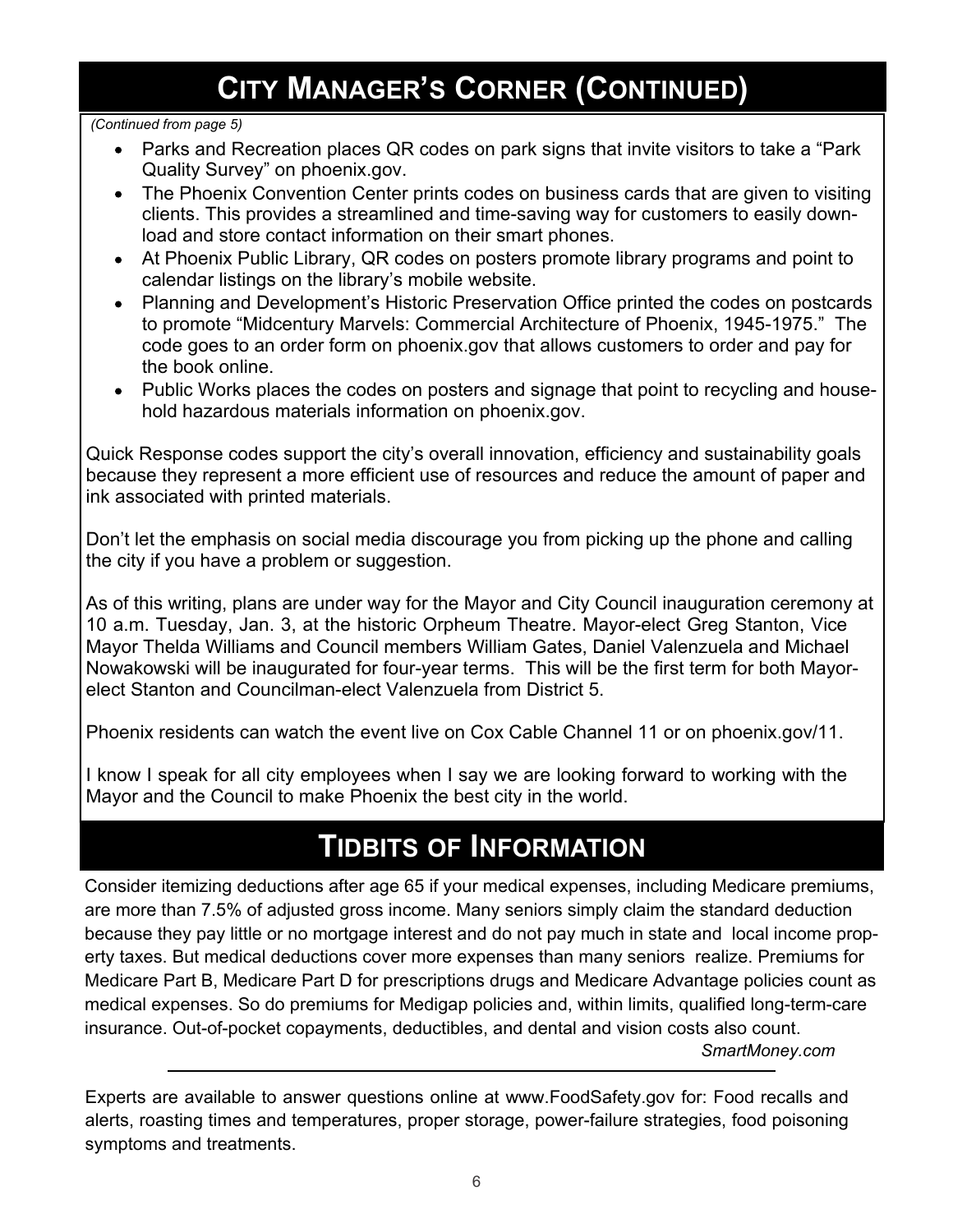In Remembrance **2012 COPRA BOARD**

| Rudy Hernandez       | 10/08/11          |
|----------------------|-------------------|
| Doris Normle         | 11/04/11          |
| <b>Rolf Koenigs</b>  | 11/20/11          |
| <b>Robert Billek</b> | 11/27/11          |
| Ralph G. Smith       | 11/30/11          |
| Carol A McDonald     | 12/05/11 Survivor |
| <b>Ronald Davis</b>  | 12/07/11          |
| <b>Betty Jensen</b>  | 12/09/11          |
| Rose Knapheide       | 12/11/11 Survivor |
| Donovan Adkisson     | 12/11/11          |
| Henry Blanco         | 12/15/11          |

#### HEALTH AND COMPASSION We care about our members and their fam-

ilies. If someone in your family is ill, whether at home or in a care facility, or if a loved one has passed away, please call Mary Dysinger-Franklin at (602) 705-8822.

# **NEW RETIREES**

### **October 2011**

Robert A. Allen Harvey Baker Michael Bornhoeft Richard Canez Cheri Ditto William Fagiola Toni Garvey James Hays Angela Holguin Alice Houlihan Robyn Knotts Jean Maiocco Carol Marben Alvin Marsh Victor Merino Cindy Morrissey Roger Olsen F. Tyler Rich Kathy A. Scarpati John Siefert Lawrence Smith Rachel Spelliopoulos Elayne Taylor-Tyler John Waldecker

#### **Disclaimer**

Acceptance of advertisements or articles in the COPRA Chronicle does not constitute an endorsement by COPRA of goods or services.

| President:                       | <b>Jack Thomas</b>                            | (623) 825-6999                         |  |
|----------------------------------|-----------------------------------------------|----------------------------------------|--|
|                                  | E-Mail                                        | jtnt@cox.net                           |  |
| <b>Vice President:</b>           | <b>Laura Ross</b>                             | (623) 878-3334                         |  |
|                                  | E-mail                                        | ljross50@gmail.com                     |  |
| Treasurer:                       | <b>Barbara Kellogg</b>                        | (623) 322-5227                         |  |
|                                  | E-mail                                        | avidgolfer@aol.com                     |  |
| Secretary:                       | <b>Dawnell Navarro</b>                        | (623) 412-0854                         |  |
|                                  | E-mail                                        | navarro2@cox.net                       |  |
| <b>Board Members:</b>            | <b>Robert Salemi</b>                          | (480) 821-6707                         |  |
|                                  | E-mail                                        | rsalemi451@gmail.com                   |  |
|                                  | <b>Cathleen Gleason</b>                       | (623) 399-9190                         |  |
|                                  | E-mail                                        | cgleason2@cox.net                      |  |
|                                  | <b>Sue Stites</b>                             | (602) 819-7106                         |  |
|                                  | E-mail                                        | sstites@cox.net                        |  |
|                                  |                                               | Karen Clifford-Anderson (623) 772-7472 |  |
|                                  | E-mail                                        | kcliffander@yahoo.com                  |  |
|                                  | <b>Yvonne Warren</b>                          | (602)952-1025                          |  |
|                                  | E-mail                                        | yimmons@yahoo.com                      |  |
|                                  | <b>Vacant</b>                                 |                                        |  |
|                                  | Benefits Committee Chair & Health Task Force: |                                        |  |
|                                  | <b>Laura Ross</b>                             | (623) 878-3334                         |  |
|                                  | E-mail                                        | ljross50@gmail.com                     |  |
| <b>Retirement Board Rep:</b>     |                                               |                                        |  |
|                                  | <b>Cathleen Gleason</b>                       | (623) 399-9190                         |  |
|                                  | E-mail                                        | cgleason2@cox.net                      |  |
| Member Support and Social Chair: |                                               |                                        |  |
|                                  | <b>Vacant</b>                                 |                                        |  |
| Membership Chair: Marvin Roelse  |                                               | (480) 288-1046                         |  |
|                                  | E-mail                                        | marvinr567@msn.com                     |  |
| Website Chair:                   | <b>Sue Stites</b>                             | (602) 819-7106                         |  |
|                                  | E-mail                                        | sstites@cox.net                        |  |
| <b>Chronicle Editor:</b>         | <b>Mary Dysinger-Franklin</b>                 | (602) 705-8822                         |  |
|                                  | E-mail                                        | copranewsletter@gmail.com              |  |
|                                  |                                               |                                        |  |

### **Chronicle Article Deadline**

Please be advised that the deadline for submitting articles for the Chronicle is the **20th day of the month** before you want the article to appear. Any member may submit material for publication, but the Editor determines what will appear in the final copy based on suitability and available space.

This is your Chronicle. Help us by submitting articles of general interest. Tell us about yourself, your family, a trip you've taken or an interesting hobby you have. Suggestions are always welcomed.

E-mail to: COPRAnewsletter@gmail.com Or mail to: Mary Dysinger-Franklin 6208 E. Desert Cove Ave Scottsdale, AZ 85254